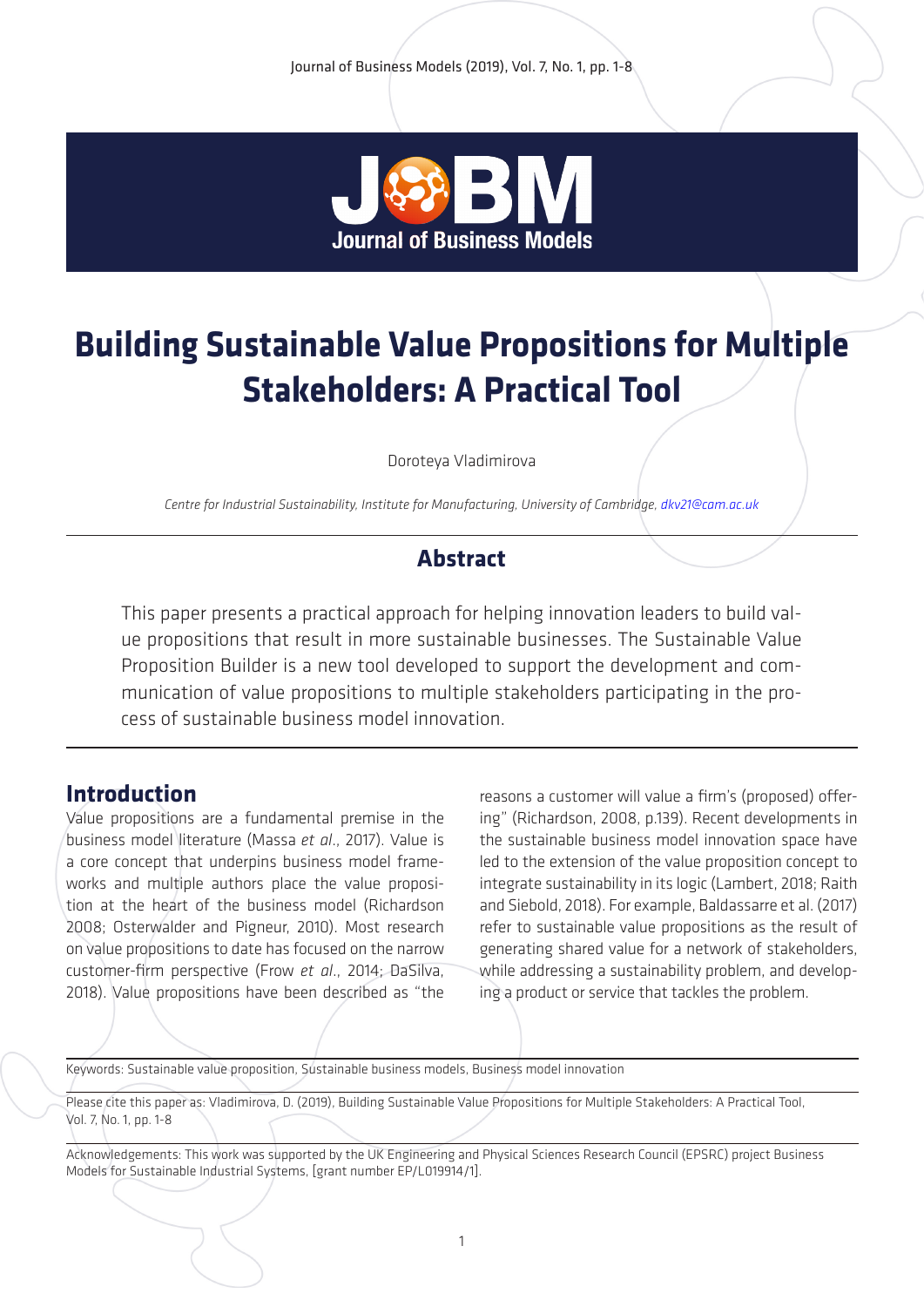While there is an extensive academic debate and conceptualisation of value propositions, and lately sustainable value propositions, there is still a paucity of tools that can be used by industrialists to design and implement sustainable business models in practice (Evans *et al*., 2017), and even fewer specifically focused on the design of sustainable value propositions. Business model tools are sparse and typically do not consider how sustainability concerns may be integrated into the value proposition. The Business Model Canvas (Osterwalder and Pigneur, 2010) and the Value Proposition Design Canvas (Osterwalder *et al*., 2014) have become ubiquitous (Kyhnau and Nielsen, 2015). However, they focus on the single customer-firm relationship and do not consider sustainability in the creation of the value proposition.

In a recent review of tools for developing responsible business models, Hope (2018) identified a growing number of tools emerging in the field of sustainable business models that can help to design sustainable business models. Among these tools, the Cambridge Value Mapping Tool (Bocken *et al*., 2013; Vladimirova, 2016) and the Sustainable Value Analysis Tool (Yang *et al*., 2017) have extended the suite of tools that dig deeper into the concept of 'sustainable value' and yet the utility of these tools remains in ideation and analysis rather than construction of sustainable value propositions. Den Ouden's (2012) Value Framework explicitly considers larger impacts and it approaches business model design by developing value propositions for the user, organisation, ecosystem and society, and considers value from the perspectives of economy, psychology, sociology and ecology. However, the Value Framework remains largely conceptual and is difficult to apply in industry.

This study aims to address this gap with practical novelty and utility. The paper presents a new practical approach for helping innovation leaders to design better value propositions that result in more sustainable businesses. A new tool supporting the development and communication of value propositions to multiple stakeholders of sustainable business model innovation is presented. The tool can be used hands-on by industry practitioners who can follow the process and steps outlined in this paper.

## **Approach**

This study adopted *engaged scholarship* as a research strategy. Engaged scholarship is a participatory form of research, which is designed to work across the theorypractice boundary (Van de Ven, 2007). The idea is to draw on the perspectives and understandings of key stakeholders in real-world problem situations to frame the research and, in turn, to leverage multiple theories and empirical findings to help address the problem situation (Mathiassen, 2017). This research was conducted in the form of a collaborative inquiry with industry practitioners that integrated their experience to generate useful knowledge (Barge and Shockley-Zalabak, 2008).

A structured method and a practical tool to facilitate the development of value propositions for multiple stakeholders of sustainable business model innovation in practice was built. The research process is shown in Figure 1. The first step was to formulate the problem with input from industry collaborators, which informed an initial concept for the tool. Second, multiple theoretical perspectives from various fields, as elaborated in the next section, were identified and synthesised to

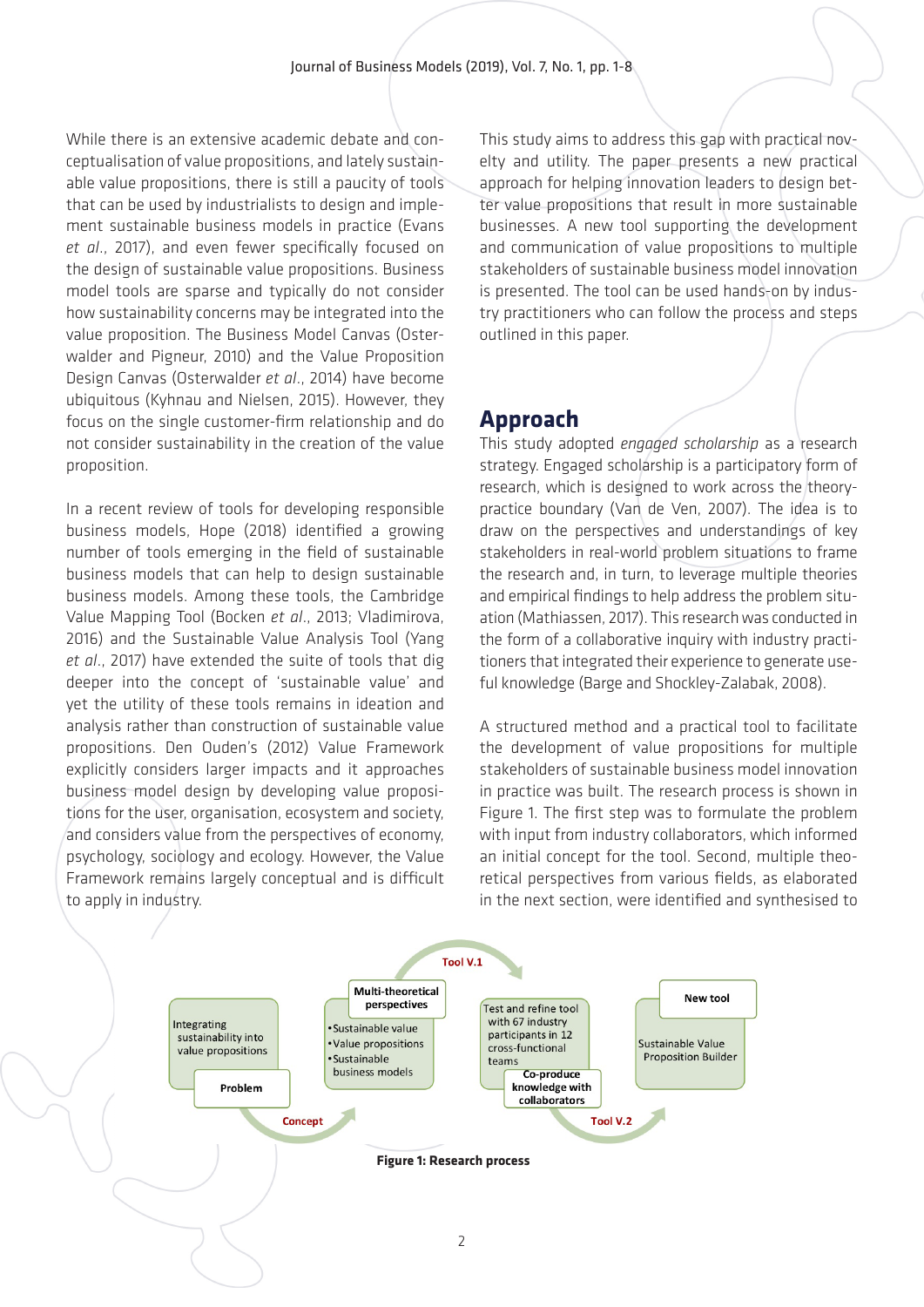provide a robust theoretical foundation for the study, which led to the creation of the first version of the tool. Third, the tool and the facilitation process were tested, iterated and refined with a total of sixty-seven industry participants. Based on the feedback from participants and observations from using the tool in practice, the second and current version of the tool was developed.

The participants in the study were employees and managers working for the same organisation, a market leader in global digital services. The company was looking to encourage internal disruption and sustainable innovation, and to facilitate collaboration across globally distributed teams. The participants were organised in twelve international cross-functional project teams of up to six people who took part in workshops facilitated by the author. Each workshop lasted for 2 hours and 45 minutes and each team followed the step-by-step process outlined in Table 1. Participants provided verbal and written feedback on the utility of the tool and the process at the end of the workshop. In addition, each tool populated by the participants in the workshop was photographed and analysed after the event.

The outcome of this engagement for the participants was a set of targeted value propositions to their customers and other project-specific internal and external key stakeholders who were identified as critical to the success of the proposed innovation. The value propositions subsequently made part of the business cases presented to the top management of the company after the workshops seeking support and sponsorship for the innovation. In summary, the purpose of this engagement was to provide a method and a tool for structured and collaborative innovation to teams comprising co-workers from different functions based in international locations of the business and to facilitate the development of a business case for an innovation which takes sustainability into consideration.

# **Theoretical foundation**

This study identifies and intertwines multiple theoretical perspectives in order to build a robust theoretical foundation. Namely, the Sustainable Value Proposition Builder draws on the concepts of sustainable value (Hart and Milstein, 2003; Yang *et al*., 2017), value proposition (Ballantyne *et al*., 2011; Frow *et al*., 2014),

sustainable business models (Stubbs and Cocklin, 2008; Evans *et al*., 2017) and stakeholder mutuality in a wider stakeholder network, which treats society and nature as primary stakeholders of the firm (Haigh and Griffiths, 2009; Argandoña, 2011).

Value is referred to as the benefits derived by stakeholders from tangible and intangible exchanges in a stakeholder network (Allee, 2008; Yang *et al*., 2014). The scope of value, whereby, includes not only economic transactions but also relationships, exchanges and interactions conceptualised as value flows that take place among stakeholders in a network (Den Ouden, 2012). This study adopts the notion of sustainable value that "incorporates economic, social and environmental benefits conceptualised as value forms" (Evans *et al*., 2017, p.601), whereby:

- i. Economic value forms could include cost savings, profit, return on investment and long-term viability;
- ii. Social value forms refer to the benefits created for various members/groups in society and could include job creation, secure livelihoods, health, wellbeing and community development;
- iii. Environmental value forms refer to reducing negative impacts, e.g. resource efficiency and pollution prevention of air, water and soil, as well as creating positive impacts for the environment, e.g. investing in renewable resources.

Value proposition is a core construct found across several bodies of literature on customer value, business models and sustainability. For example, in the Service-Dominant logic (a stream in marketing theory), value propositions are defined as "promises", which integrate resources and align value creation mechanisms in a reciprocal manner, i.e. actors are operating and seeking an equitable exchange of value amongst themselves (Kowalkowski *et al*., 2016). Sustainable value propositions have been recently defined as "a promise on the economic, environmental and social benefits that a firm's offering delivers to customers and society at large, considering both short-term profits and longterm sustainability" (Patala *et al*., 2016, p.144).

Ballantyne and Varey (2006) argue that value propositions should be considered as proposals of value, where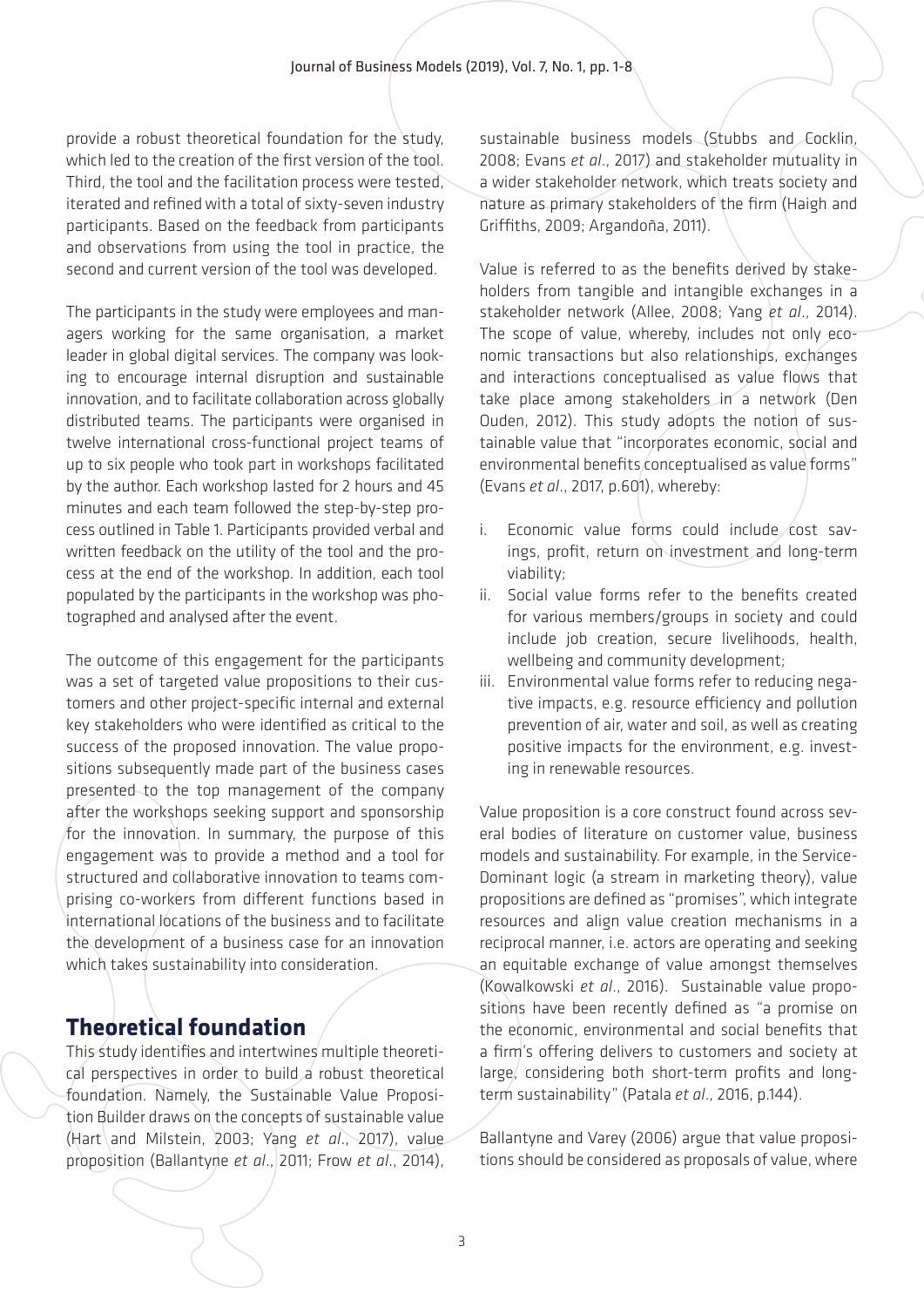there is an expectation of reciprocity, which implies active roles for all actors. Argandoña (2011) argues that if the value created is of multiple forms, better ways of creating economic and non-economic value in a sustained way should be found, so that all stakeholders who help to create the benefits also become beneficiaries of value. This study adopts the notion of stakeholder mutuality in the creation of sustainable value propositions whereby stakeholders, who receive benefits from, also have responsibility for and provide contributions to the value creation system (Frow *et al*., 2014). Moreover, treating society (Argandoña, 2011) and nature (or the natural environment) as non-traditional but primary stakeholders of the firm (Haigh and Griffiths, 2009) spreads a wider net for sustainable value creation.

Sustainable business models seek to go beyond delivering economic value and include a consideration of other forms of value for a broader range of stakeholders (Bocken *et al*., 2013). Furthermore, a sustainable business model aligns interests of all stakeholder groups, and explicitly considers the environment and society as key stakeholders (Bocken *et al*., 2014). Schaltegger et al. (2016) summarize that sustainable business models help to describe, analyze, manage, and communicate a firm's sustainable value proposition to its customers, and its other stakeholders: how it creates, delivers and captures economic value while actively maintaining or regenerating natural, social, and economic capital beyond the firm's boundaries. Sustainable business model innovation is defined as "innovations that create significant positive and/or significantly reduced negative impacts for the environment and/or society, through changes in the way the organisation and its value network create. deliver value and capture value… or change their value propositions" (Bocken *et al*., 2014, p.44). Sustainable business model innovation can lead to the development of entirely new business models, the diversification into additional business models, the acquisition of new business models, or the transformation from one business model to another (Geissdoerfer *et al*., 2018).

Identifying key stakeholder groups, the interests they represent, the amount of power they possess and determining if they represent inhibiting or supporting factors toward the business model innovation is critical for its success (Brouwer *et al*., 2012). Engaging with the

stakeholders of the sustainable business model innovation process can help innovation leaders identify the key players, understand the value exchanges among them and keep interests aligned by developing sustainable value propositions for the key stakeholders.

# **Sustainable Value Proposition Builder**

This section presents the new Sustainable Value Proposition Builder which comprises a 5-step process and a graphical tool (Figure 2) for creating sustainable value propositions for multiple primary stakeholders of the business model by internal and external stakeholders of the business. The Sustainable Value Proposition Builder was conceived to help companies to create value propositions to multiple stakeholders who play critical roles in the process of sustainable business model innovation. It adopts a qualitative approach to identifying different forms of value interpreted as *benefits* to and *contributions* from stakeholders. The primary aim of the Sustainable Value Proposition Builder is to support value proposition design and facilitate stakeholder engagement. It specifically helps to understand the positive and negative aspects of the value propositions for the stakeholder network, identify potential risks for key stakeholders so that timely action can be taken to address these, and identify opportunities for stakeholder engagement in the early stages of business model innovation.

The proposed use of the tool follows five steps. The process begins by defining the unit of analysis, typically a new value opportunity (Step 1). This could be a product, service, a new business idea, technology or sustainability innovation. Key stakeholders of the unit of analysis are then identified and placed in each segment of the tool (Step 2). Generic stakeholder groups are shown on the tool as prompts to facilitate the generation of ideas. These include customers, investors and shareholders, suppliers and partners, society and environment, but when used, the tool is populated by users with specific stakeholders related to the new value opportunity. A facilitated brainstorming is then carried out to populate each stakeholder segment with the various forms of value generated for that stakeholder. This starts with identifying positive benefits that stakeholders might receive (Step 3), followed by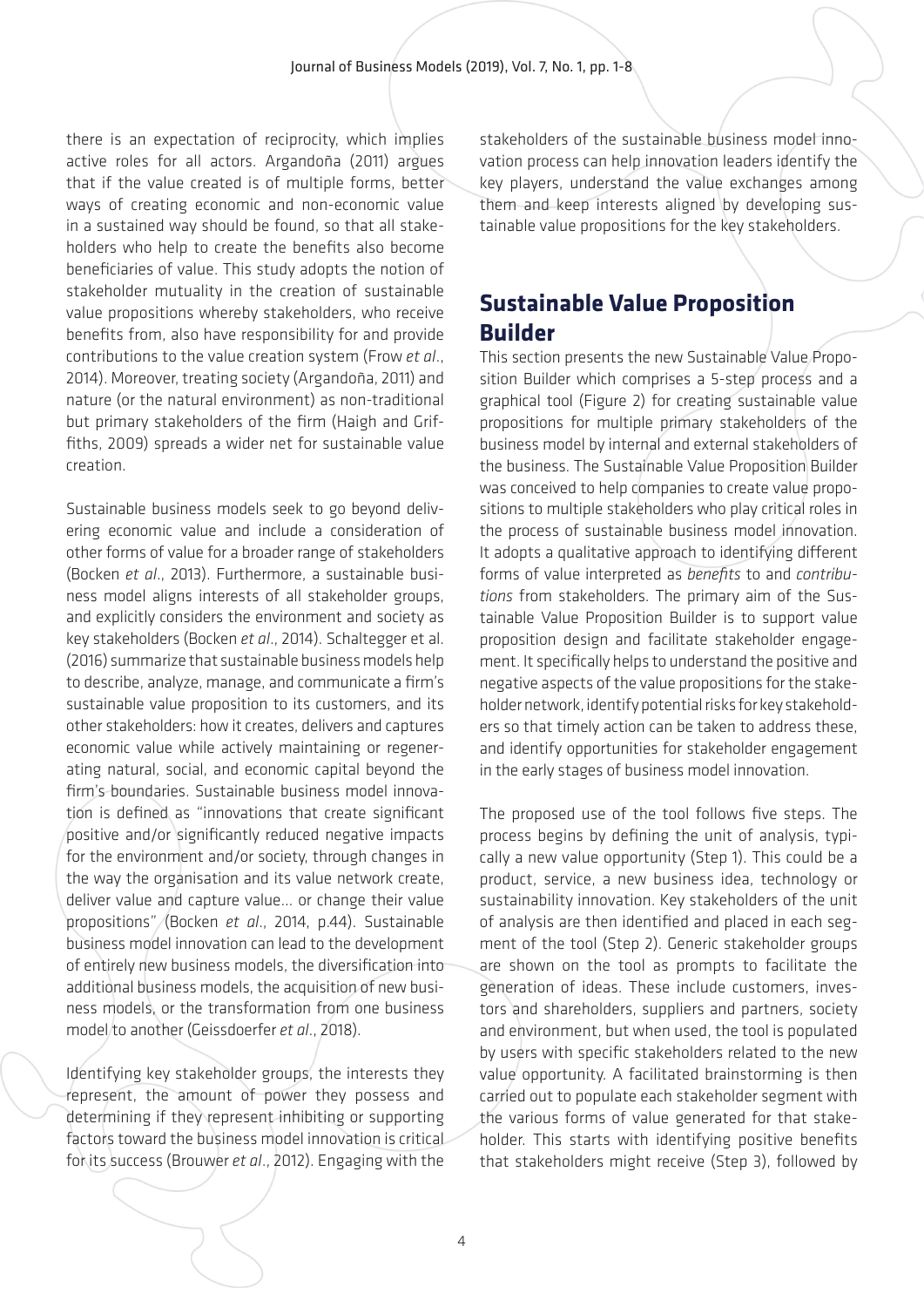Journal of Business Models (2019), Vol. 7, No. 1, pp. 1-8



**Figure 2: Sustainable Value Proposition Builder (Source: Own Figure)**

identifying contributions that stakeholder need to provide in order to realise the new value opportunity (Step 4). Finally, a balanced value proposition is developed for each stakeholder identified in the process (Step 5). The tool is graphically designed and the process is logically devised for ease of use and limited need for expert facilitation.

Summary of the steps is presented next and the detailed workshop facilitation process is elaborated in Table 1.

- **Step 1:** Define the unit of analysis a new value opportunity, e.g. product, service, project, idea, technology, which could lead to a change in the existing business model or to the creation of a new business model.
- **Step 2:** Identify key stakeholders of the new value opportunity, i.e. stakeholders who can enable or prevent successful change, which might include specific customers, decision-makers, partners, suppliers, representatives of society, proxies for the natural environment.
- **Step 3:** Describe the economic, social and environmental benefits of the new value opportunity for each of the stakeholders.
- **• Step 4:** Describe the contributions from each stakeholder for the realisation of the new value opportunity.
- **• Step 5:** Develop a sustainable value proposition for each stakeholder.

#### **Conclusion**

The paper introduces the Sustainable Value Proposition Builder, which assists industry users by providing a step-by-step structured approach for creating value propositions for multiple stakeholders of their business to support the process of business model innovation that integrates sustainability at the heart of the business. The contribution is twofold. First, the study strengthens the theoretical foundation of the emerging and reformist field of sustainable business model innovation by integrating concepts from multiple theories to inform a novel solution. Second, a new tool, which bridges academic research and industry practice, is developed.

*Implications for industry practice.* The tool facilitates organisations in better understanding the exchanges with their stakeholders and could help build and communicate targeted value propositions. It also enables industrialists to enhance competitive advantage through the economic, social and environmental attributes of sustainable value. This tool can be used by entrepreneurs and business managers to gain a more complete understanding of the current value proposition of the company, and to explore opportunities for transforming the value proposition towards more sustainable solutions. Overall, the Sustainable Value Proposition Builder provides a structured approach to a sustainability-focused approach to business model innovation.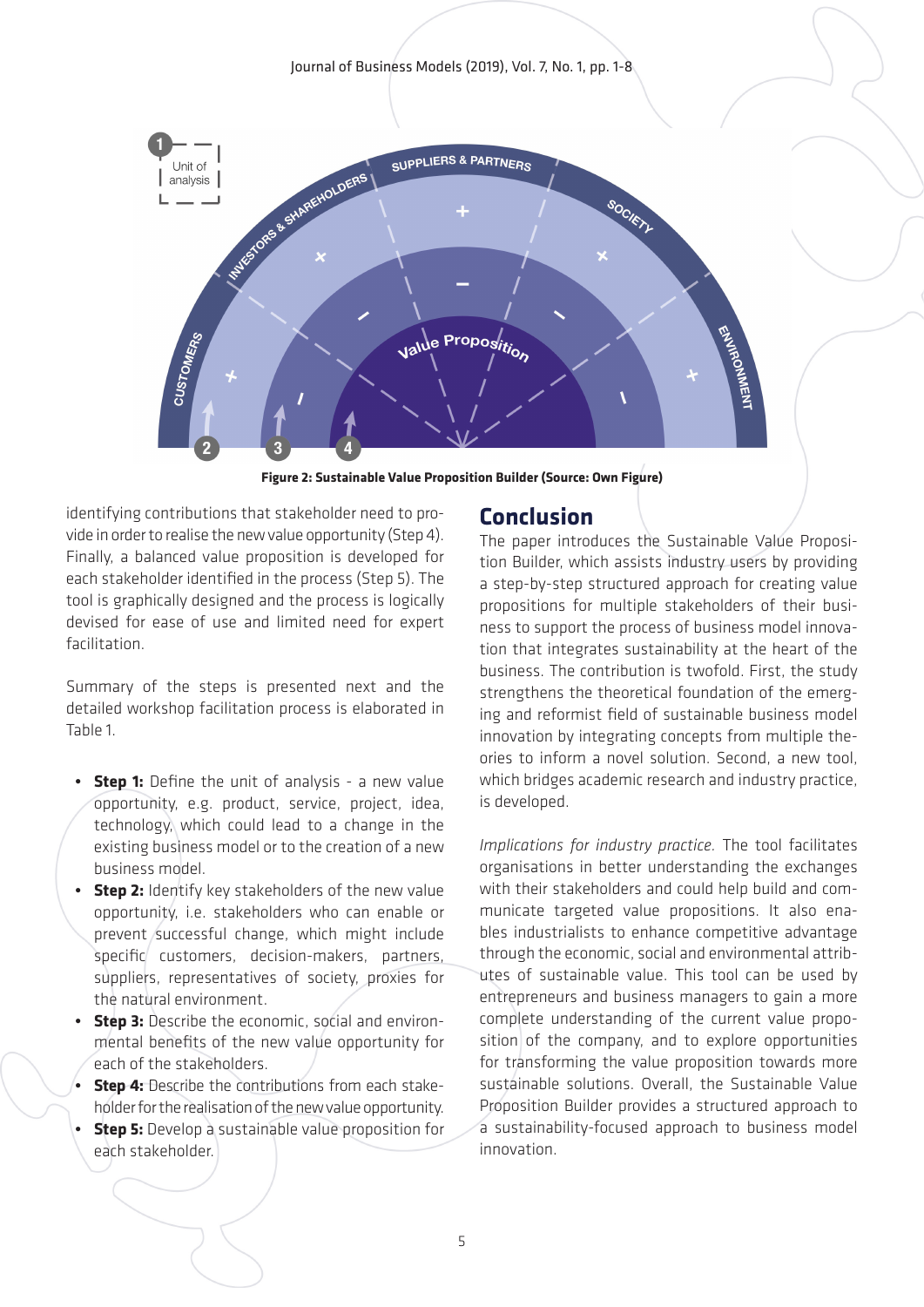*Implications for research*. It should be noted that the Sustainable Value Proposition Builder is intended to support value proposition design as part of a wider business model innovation process. It can be used as a standalone tool or together with other ideation, analysis and design tools to create a more comprehensive process. In future research, the Sustainable Value Proposition Builder can be applied in case studies

in different industrial contexts. Future research can reveal new ways of configuring new and existing tools to formulate a modular customized innovation process. The tool can also be developed into a digital tool. The workshop process can be gamified and tested in virtual reality environment to explore new ways of conducting innovation workshops.

| <b>Step</b>                                                                                                                     | <b>Activity</b>                                                                                                                                                                                                                        | <b>Prompts</b>                                                                                                                                                                                                                                                                                                                                                                                       |
|---------------------------------------------------------------------------------------------------------------------------------|----------------------------------------------------------------------------------------------------------------------------------------------------------------------------------------------------------------------------------------|------------------------------------------------------------------------------------------------------------------------------------------------------------------------------------------------------------------------------------------------------------------------------------------------------------------------------------------------------------------------------------------------------|
| Introduction to the tool and<br>the workshop process.                                                                           | Facilitator describes the underlying concepts<br>and rationale of the tool and explains its<br>purpose and use.<br>Participants describe existing value<br>exchanges in the company.                                                   | Who are your internal and external customers? Who are<br>your suppliers / partners? What products / services do you<br>offer to your customers? What benefits do you provide to<br>your customers / suppliers /<br>partners? What do you receive in return from your custom-<br>ers / suppliers / partners?                                                                                          |
| Step 1: Define the unit of<br>analysis.                                                                                         | Facilitator explains how the unit of analysis<br>scopes the enquiry. Participants debate and<br>decide the unit of analysis, typically a new<br>value opportunity.                                                                     | What is the new value opportunity, e.g. new product /<br>service / project / business idea / technology / start-up<br>company?                                                                                                                                                                                                                                                                       |
| Step 2: Identify key stake-<br>holders for the new value<br>opportunity.                                                        | Facilitator explains the concept and purpose<br>of multi-stakeholder engagement.<br>Participants debate and determine the key<br>stakeholders that can facilitate or block<br>the change associated with the new value<br>opportunity. | Who are the key change stakeholders for this value oppor-<br>tunity? Who has the power to help realise the new value<br>opportunity? Who is in a position to block implementation?<br>Identify key stakeholders of the new value opportunity, e.g.<br>customers / decision-makers / change sponsors / partners /<br>suppliers / local community / environmental regulator.                           |
| Step 3: Describe the eco-<br>nomic, social and envi-<br>ronmental benefits of the<br>value opportunity for each<br>stakeholder. | Facilitator provides prompts.<br>Participants explain the potential of the<br>new value opportunity and identify eco-<br>nomic, social and environmental benefits for<br>the key stakeholders.                                         | What are the positive benefits for the stakeholders?<br>Describe economic, social and environmental benefits for<br>each stakeholder. What problems does the new value oppor-<br>tunity solve for each stakeholder? What problems can the<br>new value opportunity solve for each stakeholder? Identify 3<br>problems that might be solved.                                                          |
| Step 4: Describe the<br>contributions from each<br>stakeholder to the new<br>value opportunity.                                 | Facilitator provides prompts.<br>Participants identify economic, social and<br>environmental contributions required<br>from each stakeholder to the new value<br>opportunity.                                                          | What investment does each stakeholder need to make into<br>the new value opportunity? What resources are needed<br>in order to implement the new value opportunity? What<br>responsibilities does each stakeholder have in order to real-<br>ise the new value opportunity? What are the potential nega-<br>tive impacts for the stakeholders? What are the potential<br>risks for each stakeholder? |
| Step 5: Develop a sustain-<br>able value proposition for<br>each stakeholder.                                                   | Facilitator provides real world examples of<br>sustainable value propositions.<br>Participants develop constructs and build a<br>set of new value propositions.                                                                        | Define clear value propositions which communicate the<br>benefits and desirable outcomes and outline reciprocity for<br>the stakeholders. Write the value propositions up in short<br>messages.                                                                                                                                                                                                      |
| Closing the workshop.                                                                                                           | Participants discuss further how to engage<br>with the stakeholders and communicate the<br>new value propositions effectively.                                                                                                         | Simplify the value propositions. Highlight especially desir-<br>able outcomes. Plan how to mitigate potential negative<br>impacts.                                                                                                                                                                                                                                                                   |

**Table 1: Workshop Facilitation Process for the Sustainable Value Proposition Builder**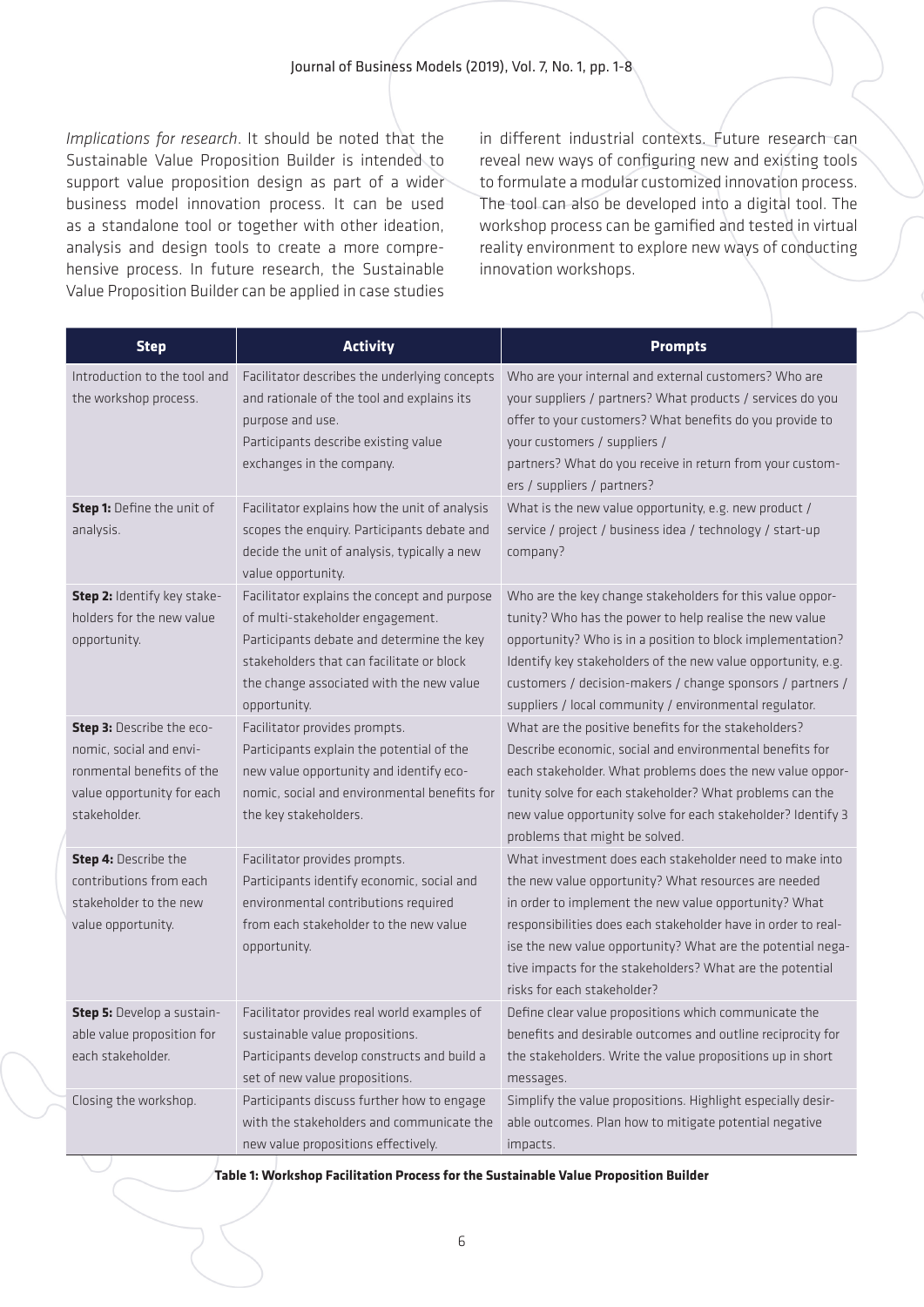## **References**

Allee, V. (2008), Value network analysis and value conversion of tangible and intangible assets, *Journal of Intellectual Capital*, Vol. 9, No. 1, pp. 5-24.

Argandoña, A. (2011), Stakeholder Theory and Value Creation, working paper, IESE Business School Working Paper No. 992, University of Navarra, Pamplona, May 21, 2011.

Baldassarre, B., Calabretta, G., Bocken, N.M.P. and Jaskiewicz, T. (2017), Bridging sustainable business model innovation and user-driven innovation: A process for sustainable value proposition design, *Journal of Cleaner Production*, Vol. 147, pp. 175-186.

Ballantyne, D. and Varey, R. J. (2006), Creating value-in-use through marketing interaction: the exchange logic of relating, communicating and knowing, *Marketing Theory*, Vol. 6, No. 3, pp. 335-348.

Ballantyne, D., Frow, P., Varey, R. J. and Payne, A. (2011), Value propositions as communication practice: Taking a wider view, *Industrial Marketing Management*, Vol. 40, No. 2, pp. 202-210.

Barge, K. J. and Shockley-Zalabak, P. (2008), Engaged Scholarship and the Creation of Useful Organizational Knowledge, *Journal of Applied Communication Research*, Vol. 36, No. 3, pp. 251-265.

Bocken, N. M. P., Short, S. W., Rana, P. and Evans, S. (2013), A value mapping tool for sustainable business modelling, *Corporate Governance*, Vol. 13, No. 5, pp. 482-497.

Bocken, N.M.P., Short, S.W., Rana, P. and Evans, S. (2014), A literature and practice review to develop sustainable business model archetypes, *Journal of Cleaner Production*, Vol. 65, pp. 42-56.

Brouwer, H., Groot Kormelinck, A. and van Vugt, S. (2012), Tools for analysing power in multi-stakeholder processes – a menu. Wageningen University. Wageningen, available at: [http://www.mspguide.org/resource/tools-analysing](http://www.mspguide.org/resource/tools-analysing-power-multi-stakeholder-processes-menu)[power-multi-stakeholder-processes-menu](http://www.mspguide.org/resource/tools-analysing-power-multi-stakeholder-processes-menu) (accessed 3 February 2019).

DaSilva, C. M. (2018), Understanding Business Model Innovation from a Practitioner Perspective, *Journal of Business Models*, Vol. 6, No. 2, pp. 19-24.

Den Ouden E. (2012), *Innovation Design: Creating Value for People, Organizations and Society*, Springer-Verlag, London.

Evans, S., Vladimirova, D., Holgado, M., Van Fossen, K., Yang, M., Silva, E. and Barlow, C.Y. (2017), Business model innovation for sustainability: Towards a unified perspective for creation of sustainable business models, *Business Strategy and the Environment*, Vol. 26, No. 5, pp. 597-608.

Frow, P., McColl-Kennedy, J.R., Hilton, T., Davidson, A., Payne, A. and Brozovic, D. (2014), Value propositions: A service ecosystems perspective. *Marketing Theory*, Vol. 14, No. 3, pp. 327-351.

Geissdoerfer, M., Vladimirova, D. and Evans, S. (2018), Sustainable business model innovation: A review, *Journal of Cleaner Production*, Vol. 198, pp. 401-416.

Haigh, N. and Griffiths, A. (2009), The natural environment as a primary stakeholder: the case of climate change, *Business Strategy and the Environment*, Vol. 18, No. 6, pp. 347-359.